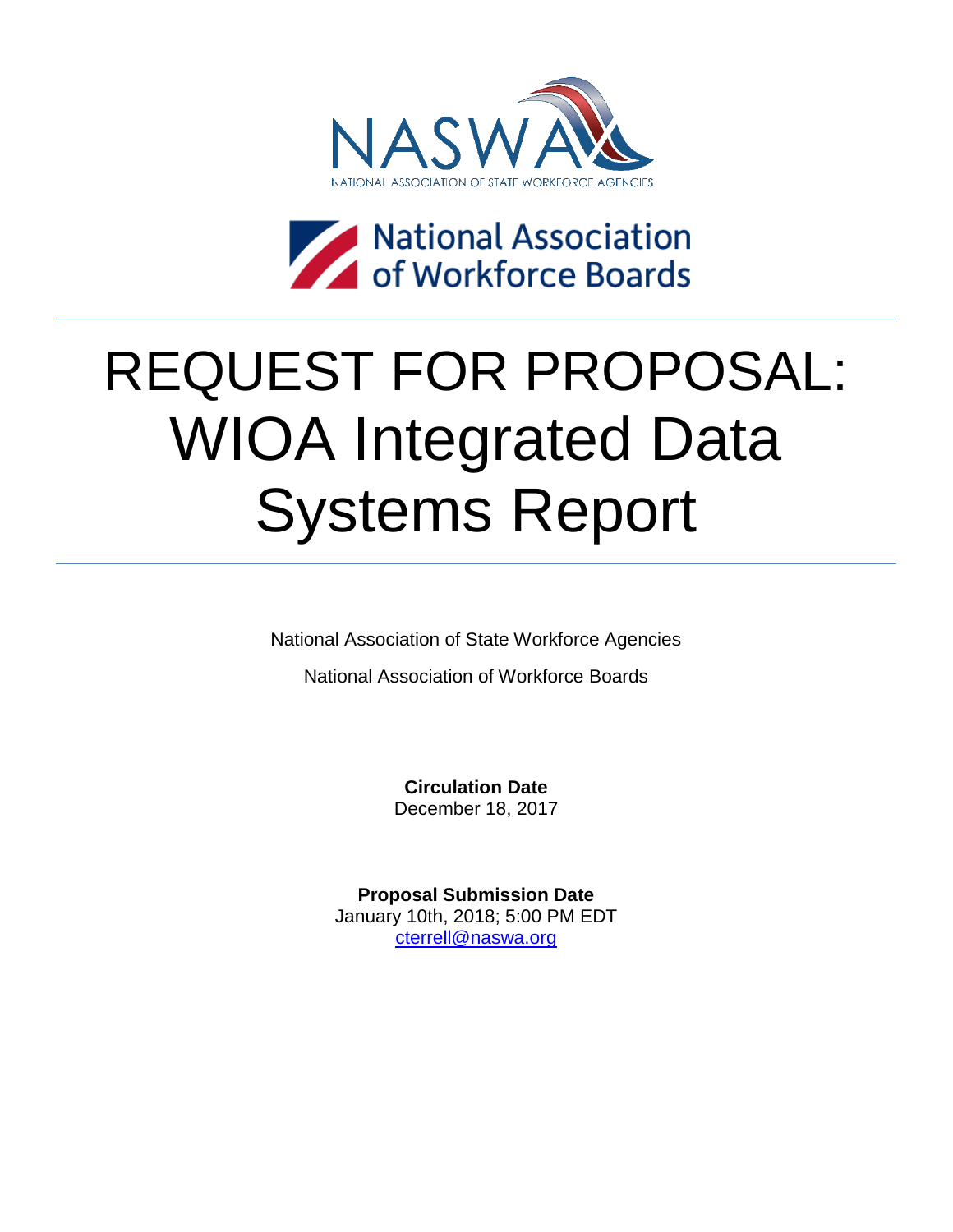# **I. PURPOSE**

The National Association of State Workforce Agencies (NASWA) and the National Association of Workforce Boards (NAWB) is releasing this RFP to acquire services related to the Workforce Innovation and Opportunity Act.

The United States Department of Labor's (USDOL) Employment and Training Administration (ETA) entered into a Cooperative Agreement with the NASWA's Center for Employment Security Education and Research (CESER) to provide technical assistance from Intergovernmental Organizations (IGOs) regarding the implementation of the Workforce Innovation and Opportunity Act (WIOA).

WIOA requires state and local boards to align technology and data systems across all core programs. The technology changes and upgrades envisioned by WIOA are challenging due to a variety of factors. Chief among them are constrained budgets, the high costs of IT projects, and the fast implementation timetable. NASWA and NAWB initially conducted a nation-wide survey to learn about the workforce information technology systems at the state and local level. Following this national survey, and based on key findings from it, NASWA and NAWB developed an approach for researching and better understanding how technology was deployed within state agencies, workforce boards, and American Job Centers and conducted five site visits over the last year to learn more about such systems.

The selected vendor would produce a final publication that would use WIOA as the framework to distill the main points from the 5 site visit case studies. The selected vendor will synthesize the survey, survey report and the 5 state-specific case studies into a comprehensive nationally-oriented report that we would jointly publish (NASWA/NAWB).

# **II. BACKGROUND**

Under the new Workforce Innovation and Opportunity Act (WIOA), Workforce Boards, State Agencies, and their representatives – including the National Association of State Workforce Agencies (NASWA) and the National Association of Workforce Boards (NAWB) – have undertaken a project to study and explore how emerging data driven information technologies can help align workforce program processes within the parameters of WIOA mandated reforms. Geared towards assessing the current state of workforce data systems and processes, the project's overall goals are to:

- Analyze the data innovation challenges and successes workforce agencies and boards are experiencing while trying to meet WIOA mandates;
- Identify workforce agencies and boards sharing similar successes and challenges;
- Facilitate sharing and collaboration between NASWA and NAWB members on best innovation practices; and
- Develop a body of knowledge and resources to which state and local entities can turn if they need extra help.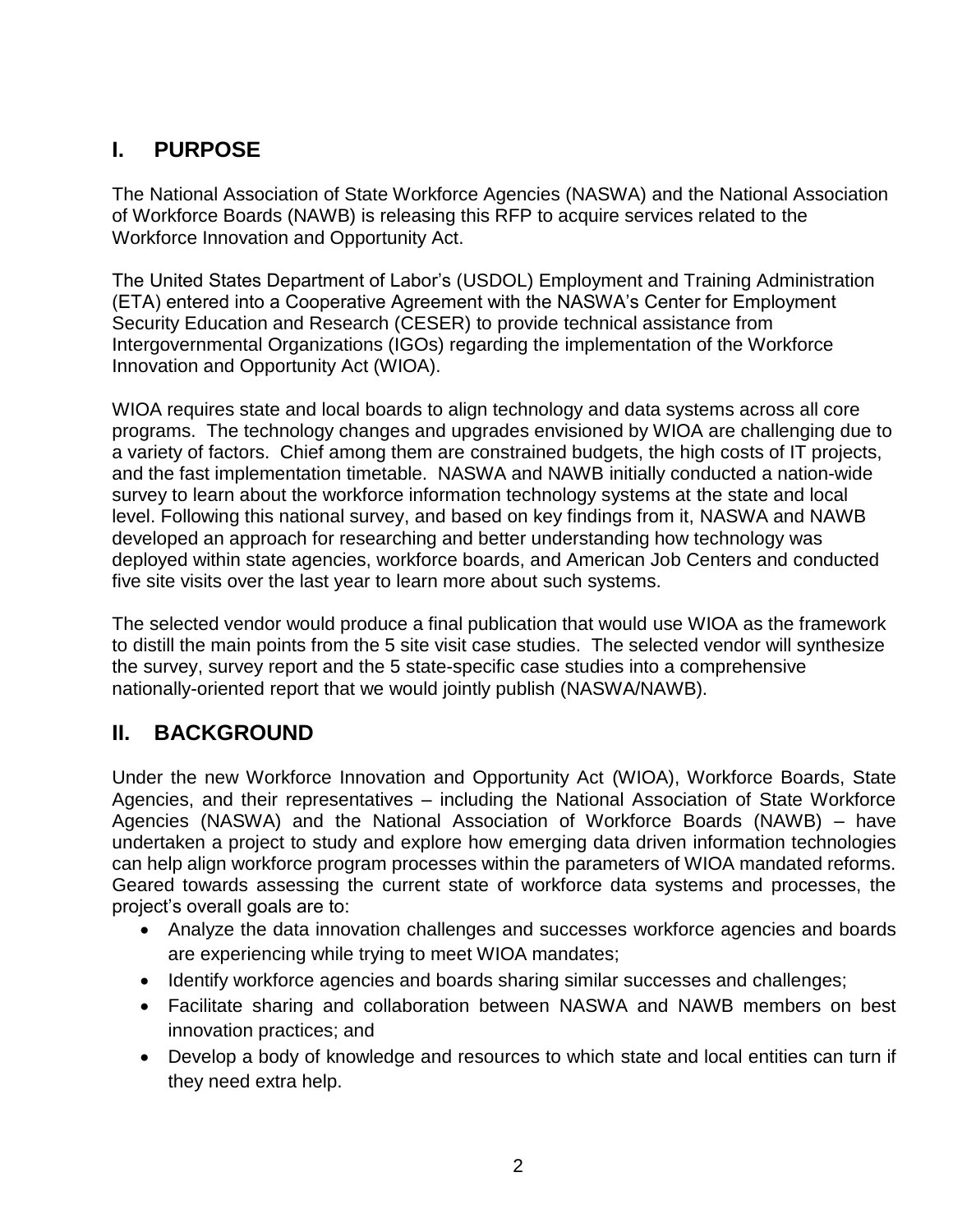During Phase 1-3 of the project we collected and analyzed baseline data on all 50 state and local workforce data systems, gaining initial insight into the overarching trends that effect the ability of workforce agencies and boards to implement WIOA mandated reforms. We are now in Phase 4 of the project. In this phase, we are collecting additional in-depth information on board capacities, data strategies and policies, and workforce data system components and tools to determine the best courses of action for support of WIOA implementation. To that end, we have visited state agency and local board partners in multiple states to conduct deep dives into workforce issues affecting the implementation of WIOA. The final visits have recently been completed and we are finalizing the state and local reports.

## **III. SCOPE OF WORK**

The following scope describes that work that will be completed by the selected vendor:

- Evaluate documented survey, survey report, and (5) case studies.
- Conduct executive level interviews with key NAWSA and NAWB staff, as appropriate.
- Synthesize survey, survey report, and (5) case studies.
- Produce written report and executive summary that summarizes survey, survey report, and (5) case studies in the context of WIOA implementation efforts nationwide.
- Produce infographics that summarize key capacities, data strategies, policies, and workforce system components and tools.
- Provide written recommendations based on findings from the survey, survey report, and (5) case studies.
- Deliver presentation level slide-deck for NASWA/NAWB teams to deliver to policy makers, NASWA/NAWB members, and other key stakeholders.

# **IV. PROPOSAL FORMAT AND TIMELINE**

### **A. Format**

Proposals shall be received on or before the proposal deadline of January 10, 2018, at 5:00 PM Eastern. **Late proposals will not be accepted**. It is the responsibility of Bidder to ensure that its proposal is received by NASWA/NAWB, on or before this deadline.

All proposals must also be submitted electronically to [cterrell@naswa.org](mailto:cterrell@naswa.org)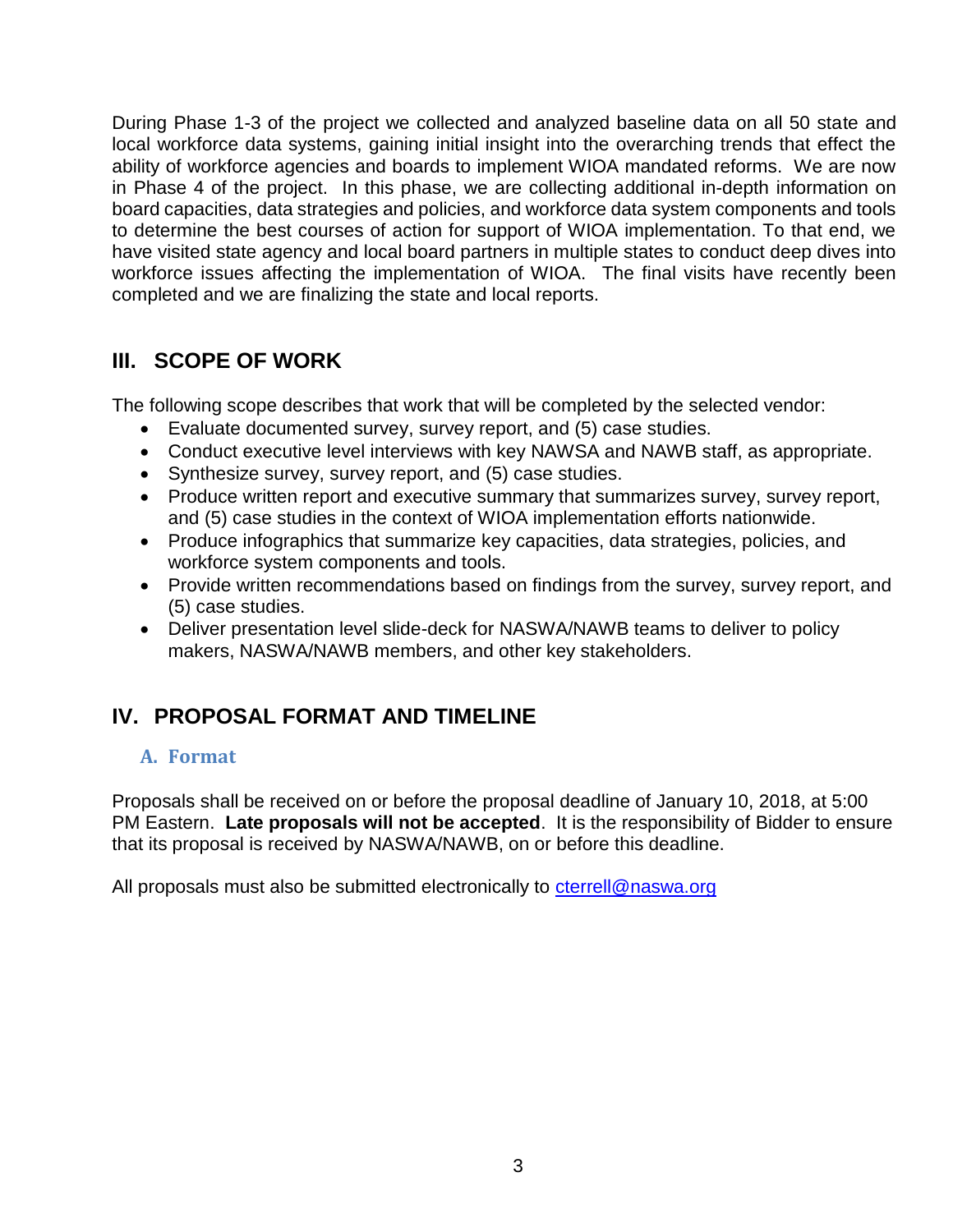## **B. Timeline**

The following RFP Schedule of Events represents NASWA's best estimate for this RFP.

| <b>EVENT</b>                                     | <b>TIME (EST)</b> | <b>DATE</b><br>(all dates are state business<br>days) |
|--------------------------------------------------|-------------------|-------------------------------------------------------|
| 1. RFP Issued                                    | 5:00 p.m.         | 12/18/2017                                            |
|                                                  |                   |                                                       |
| 2. Written "Questions & Comments" Deadline       | 5:00 p.m.         | 12/20/2017                                            |
| 3. Response to Written "Questions &<br>Comments" |                   | 12/22/2017                                            |
| 4. Proposal Deadline                             | 5:00 p.m.         | 1/10/2018                                             |
|                                                  |                   |                                                       |
| 5. Vendor Oral Presentations (optional)          |                   | Week of 1/15/2018                                     |
| 6. Completion of RFP Evaluations                 |                   | 1/17/2018                                             |
| 7. Contractor Contract Signature Deadline        |                   | 01/20/2018                                            |
|                                                  |                   |                                                       |
| 8.<br><b>Final Report Due</b>                    |                   | 3/23/2018                                             |

NASWA/NAWB reserves the right, at its sole discretion, to adjust the RFP Schedule of Events as it deems necessary.

## **C. Guidelines for Questions and Comments**

All questions pertaining to this RFP must be submitted in writing via e-mail to [cterrell@naswa.org](mailto:cterrell@naswa.org) by 5:00 PM EST on December 20, 2017. Questions submitted after this date and time will not be considered. The consolidated questions and answers will be posted at www.naswa.org. Only answers transmitted in this manner will be considered official and valid.

# **V. PROPOSAL AND CONTRACTUAL REQUIREMENTS**

This section outlines specific information required in your response and will be used by NASWA and NAWB as a basis for Contractor selection, and form part of the contractual requirements with the Contractor. Please provide proof where applicable. A bidder's failure to clearly trace RFP requirements to bid responses could adversely affect their scoring.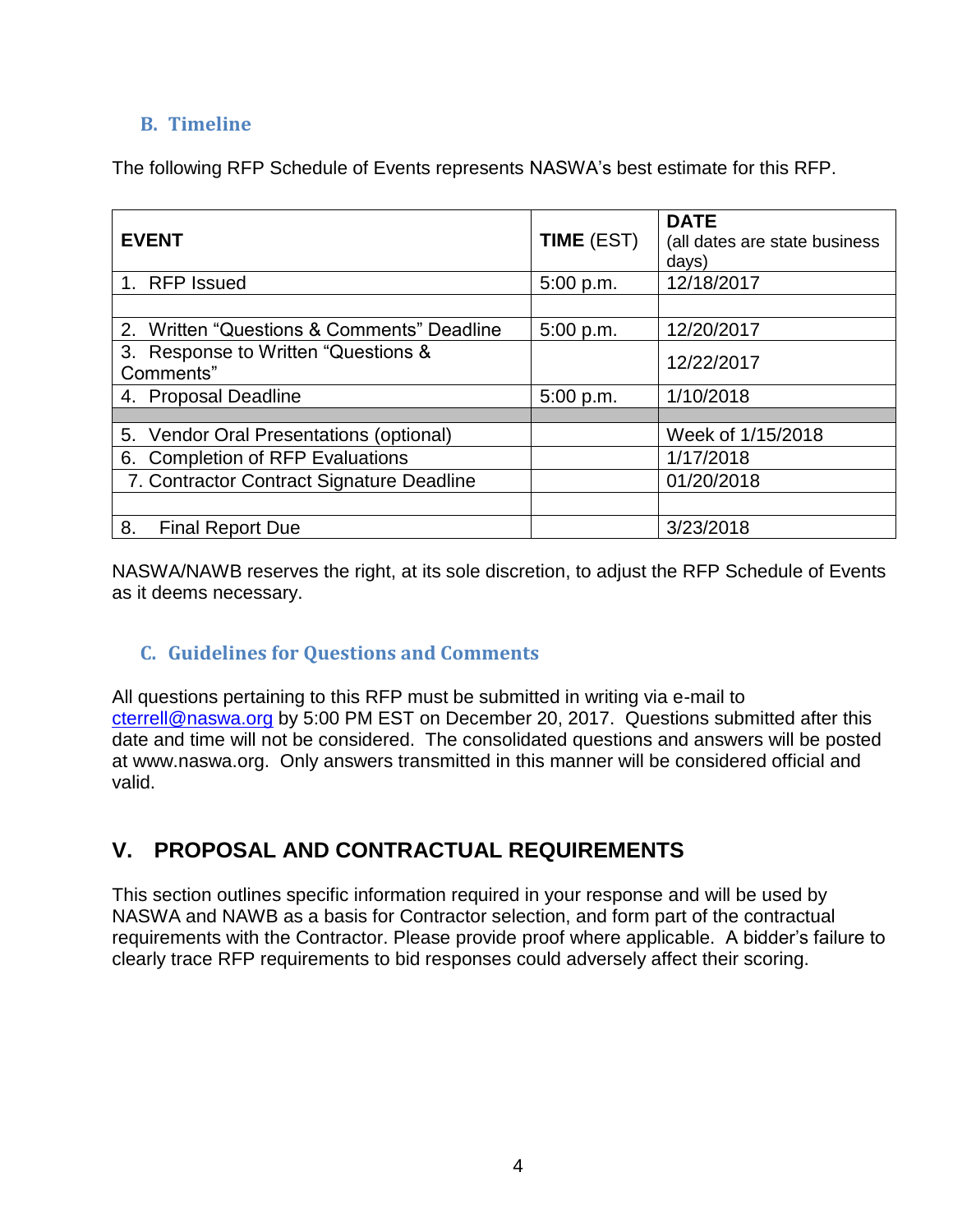### **A. Vendor Information**

Proposals must have a cover page that includes:

Name of Prospective Vendor Project Title Contact Person Address Telephone, Fax Number, and E-Mail Address

#### **B. References**

Provide at least three (3) references that match the scope of work outlined in this solicitation for projects that were completed successfully. NASWA/NAWB also reserves the right to call references as needed.

### **C. Financials**

Be able to provide a copy of the last certified, audited financial statements for your company. NASWA/NAWB reserves the right to request and review financials as needed.

### **D. Project Roles and Responsibilities**

#### **Contractor**

- Contractor may acquire specialized expertise through the use of subcontract agreements.
- Subcontracts should be identified in the proposal where possible. NASWA/NAWB must approve, in writing, any additional subcontractors added during the Agreement term that were not included in the original proposal.
- Contractor staff and subcontractors shall be available and work during hours compatible with NASWA/NAWB normal business hours, which are typically 8:00 AM to 5:00 PM EST time, Monday through Friday, with the exception of Federally approved holidays.

#### **E. Key Personnel**

Please provide NASWA/NAWB with a listing and Bios of personnel that you intend to support this project. NASWA/NAWB reserve the right to determine if any conflicts exist.

#### **F. Project Management**

#### **1. Project Manager**

Contractor will assign a Project Manager who will fulfill the normal responsibilities of a project manager. Contractor Project Manager will also: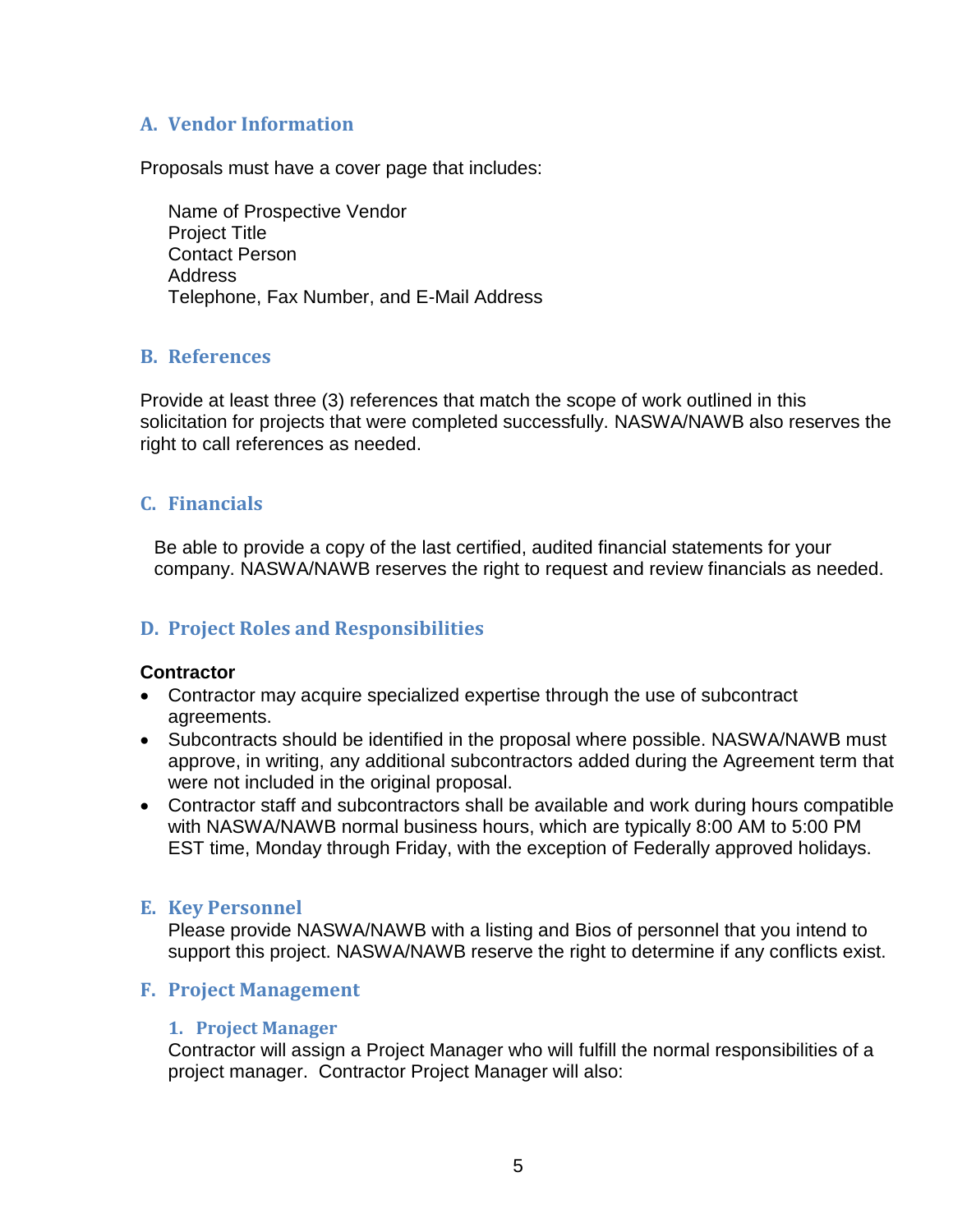- Serve as the Contractor's single point of contact to NASWA/NAWB for the project.
- Be engaged throughout the duration of the project.
- Not be a subcontractor but must be an employee of the primary contractor.
- Be asked to make presentations or assist NASWA/NAWB in the creation and delivery of presentations.
- Present the project overview to select NASWA/NAWB approved committees.

NASWA/NAWB shall each assign a Project Manager who shall fulfill the normal responsibilities of a project manager. NASWA/NAWB project manager shall also serve as a single point of contact to the Contractor. NASWA/NAWB project manager shall be engaged throughout the duration of the project.

#### **2. Project Management Plan (PMP)**

Contractor shall develop a Project Management Plan to be approved by NASWA/NAWB that provides a project work breakdown, work assignments, and work schedule. Contractor shall update the Project Management Plan as necessary and deliver it to NASWA/NAWB for approval at least monthly throughout the duration of the project.

The PM shall ensure that adequate planning and resource allocation occurs to support to this project. The Contractor must work with the NASWA/NAWB Project Manager to develop and finalize a detailed, comprehensive project management plan.

The PM shall include plans for project meetings, communications, issue and risk management, reporting and billing. The PM shall also include a detailed project schedule identifying key tasks and sub-tasks, associated milestones and deliverables. All resources, including any sub-contractors.

#### **3. Project Status Reporting**

Contractor shall hold weekly project status meetings with NASWA/NAWB throughout the duration of the project, unless another frequency is mutually agreed upon by both parties. The Contractor's project manager shall deliver a meeting agenda to the all stakeholders at least one business day prior to the status meeting. The Contractor's project manager shall deliver a meeting recap to the all stakeholders no more than one business day after the status meeting. Required attendees include the NASWA/NAWB Project Manager, NASWA/NAWB Technical Lead, Contractor Project Manager, and Contractor Technical Lead. Other team members, from Contractor or NASWA/NAWB may be requested to attend as needed.

The Contractor's Project Manager may be asked to create and make presentations on specific issues at these meetings.

The Contractor's Project Manager is required to provide weekly status reports to all NASWA/NAWB project stakeholders. This report can be combined with the weekly project status meeting recap and shall include but is not limited to:

- Current reporting period accomplishments
- Next reporting period planned activities
- Project's actual cost-to-date versus budgeted cost-to-date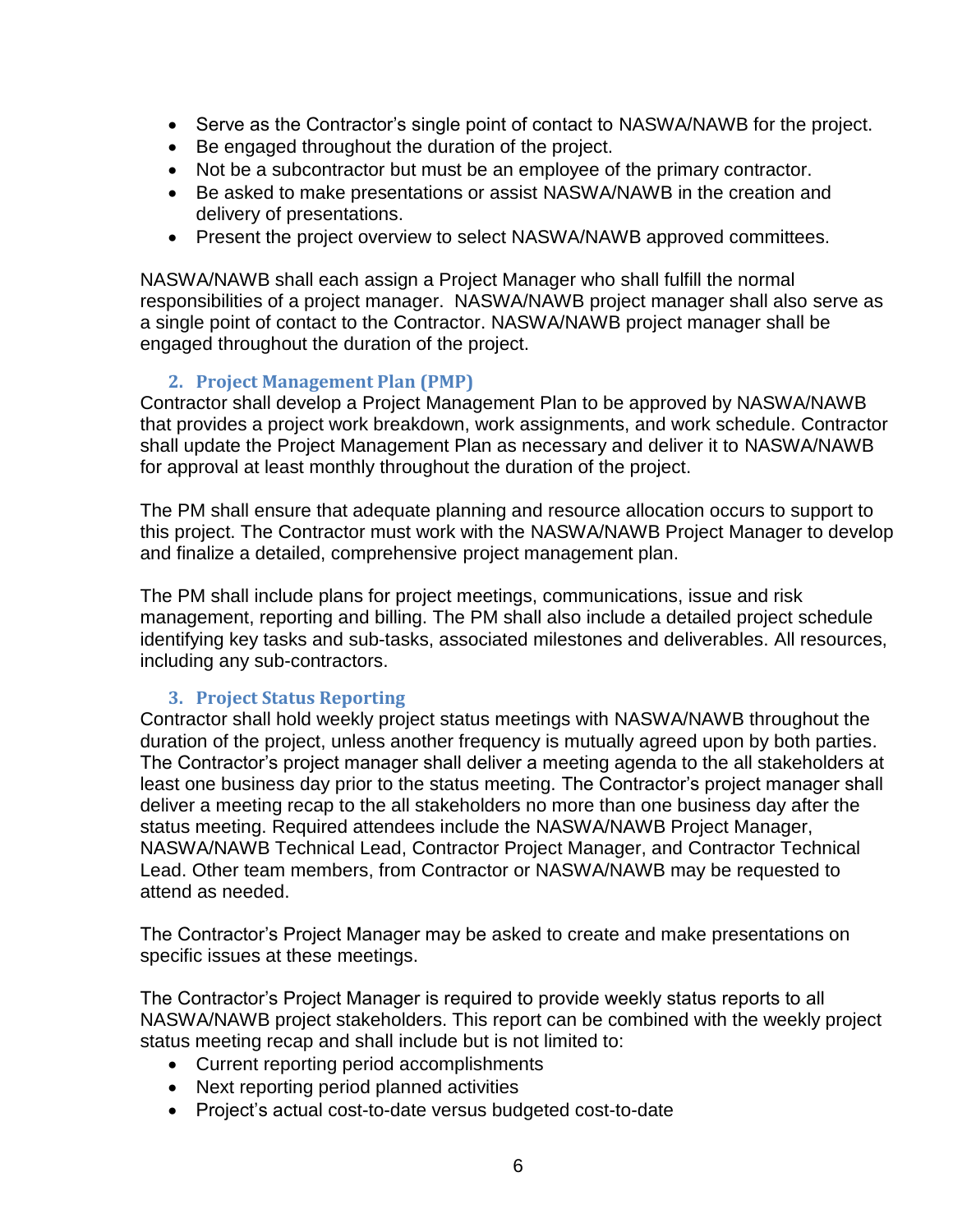- Project's current schedule versus baseline schedule
- Project action items closed, open, and new
- Project impediments closed, open, and new
- Project issues closed, open, and new

#### **4. Communication Plan**

Contractor shall develop a Communication Plan to be approved by NASWA/NAWB that provides, at minimum, the plan's purpose, communication goals and objectives, communications roles, communication tools and methods, high level project communication messages, escalation procedures, and an action plan that dictates who is informed of what and when. Contractor shall update the Communication Plan as necessary and deliver it to NASWA/NAWB for approval within one business day after making changes to the plan.

#### **5. Lessons Learned**

The Contractor will conduct at least one session with the NASWA/NAWB project team to review what was learned during the project.

The purpose of this session is to review and document all new and unexpected findings relating to the business processes, database issues, technical design, application development, and implementation activities. Everyone will freely discuss the good and bad aspects of the project so that good practices are repeated and bad practices are eliminated.

## **VII. PROPOSAL SCORING AND SELECTION**

#### **A. Proposal Rating Criteria & Evaluation**

Proposals will be evaluated as described in this section. Proposals that do not meet the minimum eligibility criteria will be automatically disqualified and will not be scored. The criteria and the level of importance associated with each is listed below:

| <b>Scoring Criteria</b>                                                |  |  |
|------------------------------------------------------------------------|--|--|
| <b>Solution</b>                                                        |  |  |
| Key Staff: Maximum 10 points/100 points                                |  |  |
|                                                                        |  |  |
| <b>Past Experience and References: Maximum 20</b><br>points/100 points |  |  |
|                                                                        |  |  |
| <b>Proposed Tools and Products: Maximum 60</b><br>points/100 points    |  |  |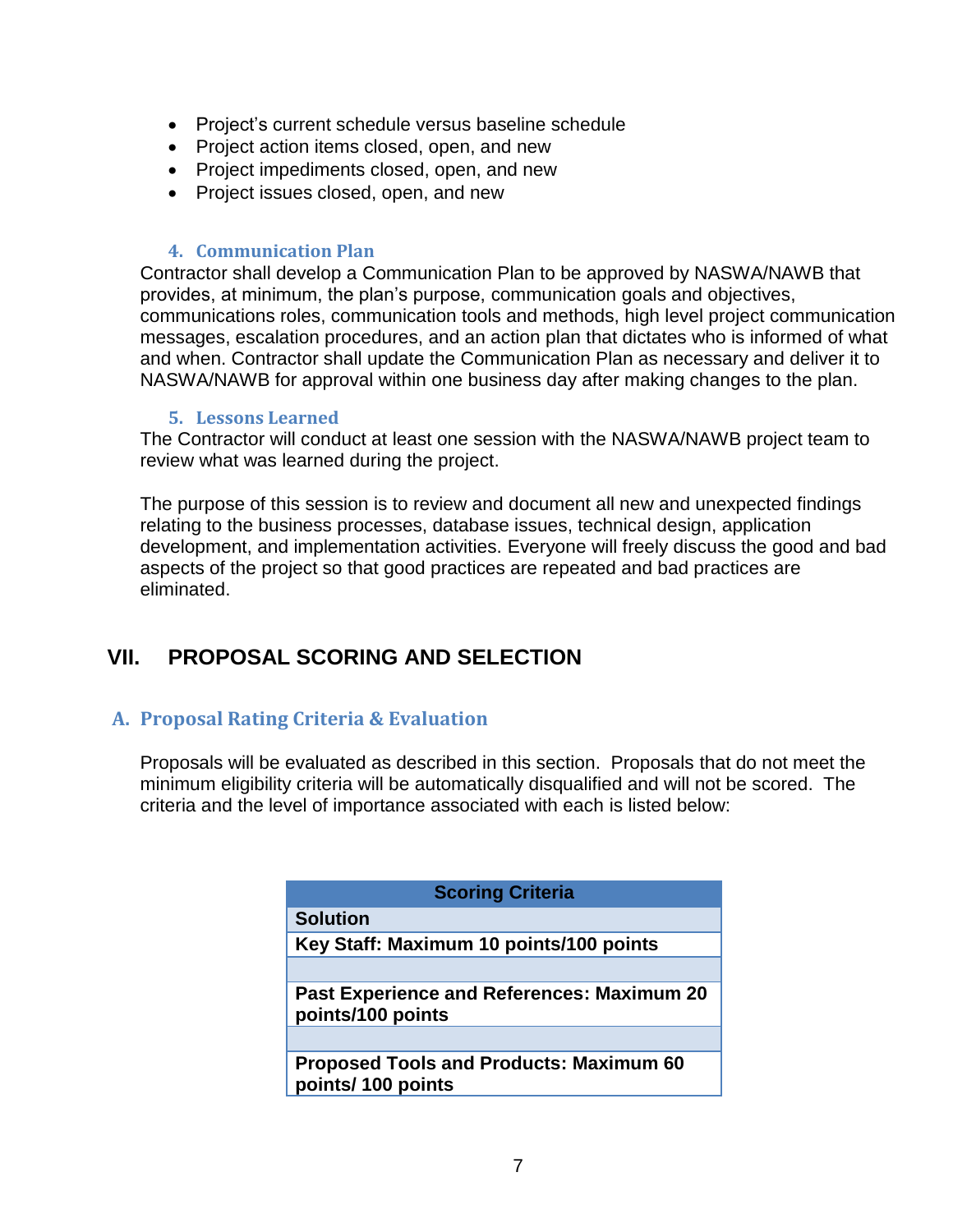**Timeline to phase completions: Maximum 5 points/ 100 points**

**Overall Cost: Maximum 5 points/ 100 points**

#### **B. Proposal Evaluation**

An Evaluation Committee will judge the merit of proposals timely received in accordance with established evaluation criteria set and process.

#### **C. Evaluation Process**

NASWA/NAWB will undertake an intensive, thorough, complete and fair evaluation process. All Bidders shall be afforded fair and equal treatment throughout the evaluation process.

#### **1. Basis for Award**

The purpose of this RFP is to solicit proposals for the goods/services specified herein. The requirements stated within this RFP represent the minimum performance requirements necessary for response as well as desired elements of performance.

#### **2. Clarifications/Discussions**

NASWA/NAWB may conduct discussions with selected Bidders for the purpose of promoting understanding of NASWA/NAWB requirements and Bidder's proposal, clarifying requirements, and making adjustments in services to be performed and in prices and or rates. Bidders engaged in such discussions may be sent a list of questions and will be given a specified number of days in which to formulate and submit written responses to the questions and provide any related revisions to their initial proposals.

The nature of the questions will be, generally, clarifying in nature and will permit related revisions to proposals.

#### **3. Best and Final Offers ("BAFO")**

Adjustments may also be allowed in conjunction with clarifications, discussions, presentations and or demonstrations, but only to the extent such revisions are consistent with the proposal requirements.

These revisions will be considered as best and final offers. Such adjustments shall be submitted in writing.

#### **4. Final Evaluations**

After completion of clarifications, presentations, and BAFOs, as may be required, the Evaluation Committee will re-consider the initial proposal ratings and may make any adjustments they believe to be warranted as a result of the additional information obtained.